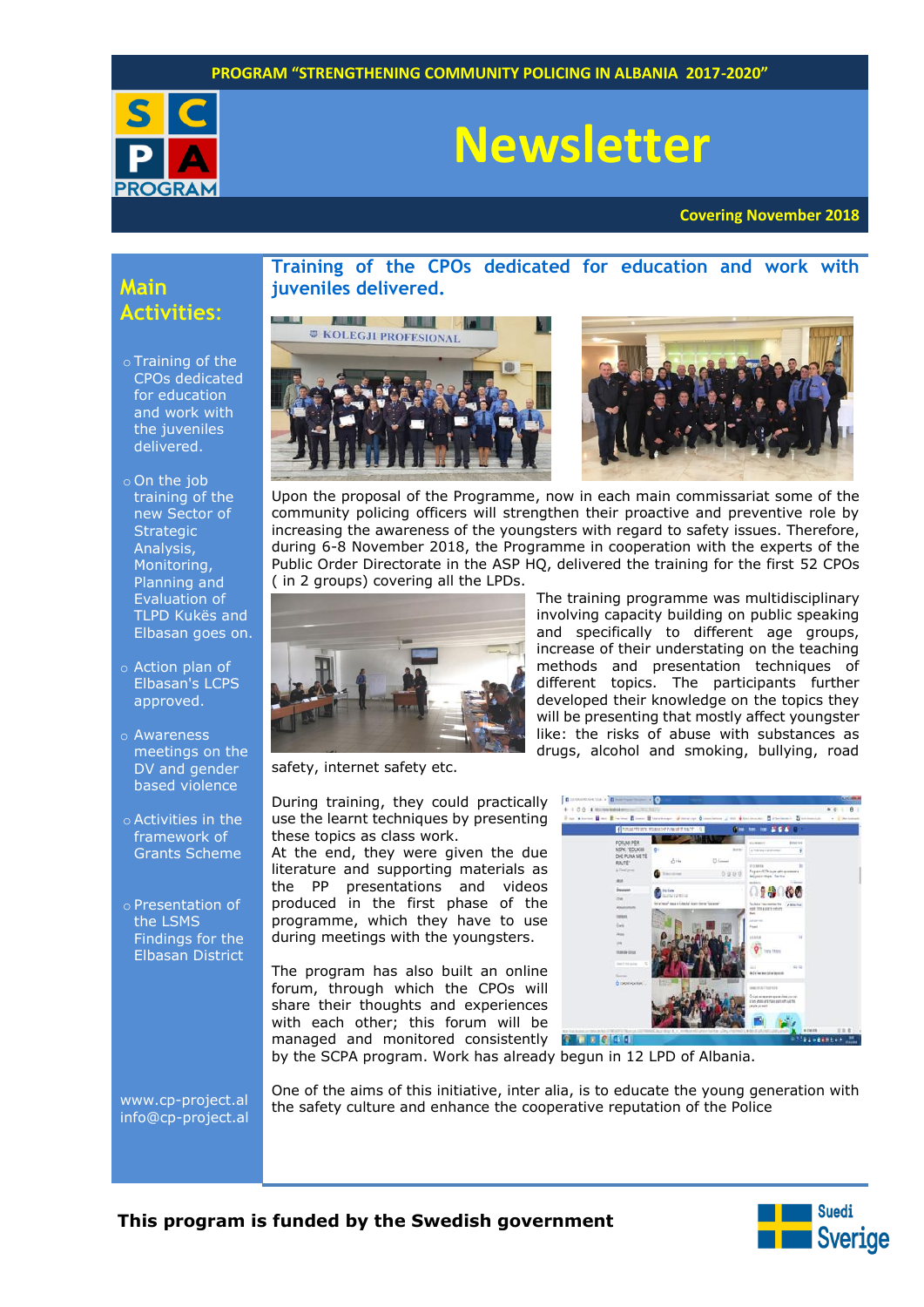### **On the job training of the new Sector of Strategic Analysis, Monitoring, Planning and Evaluation of TLPD Kukës and Elbasan goes on.**

Following the ongoing training of the new Sector of Strategic Analysis, Monitoring, Planning and Evaluation (AMPE), during the first two weeks of November, the PMT experts have continued delivering on the job training of the experts of these sectors for the TLPDS of Kukes and Elbasan.

This training consisted mainly in the development of daily, weekly and monthly reports as well as in elaboration of various survey data and / or similar researches that will practically help managerial level in taking decisions in a timely and proper manner.

#### **Action plan of Elbasan's LCPS approved.**

On November 6, 2018, the Local Council for Public Security of Elbasan was convened to approve the 2018-2020 action plan for security in the city of Elbasan.

Under these circumstances, the Municipality of Elbasan becomes the first municipality to draft such a document like the LCPS action plan. At the meeting, it was emphasized that this action plan is a product of studies and work done with the support and expertise of the SCPA Program.

Taking this steps demonstrates the commitment of all its constituent institutions to assume the relevant responsibilities for increasing the security parameters in this city.



During the meeting, the SCPA program presented the results of the Community Safety Measurement Survey in the city of Elbasan. The results gathered from the opinions of the citizens will serve as a ground for future work of the LCPS of Elbasan**.**

#### **Awareness meetings on the DV and gender based violence**.



On 26th of November 2018, the Women's Forum Elbasan in the frame of the project "Interaction between Police, local actors and community to tackle Domestic Violence and Gender Based Violence" supported the Belsh Municipality and the member of the DV Referral Mechanism to convene for the first time the steering committee meeting aganinst DV in the town of Belsh.

The meeting was then followed by an awareness activity in the main square of the town. It started with the marching in which participated the Mayor of Belsh Municipality Mr. Arif Tafani, representatives of State Police, Elbasan Prosecution Office, Regional Office of Social Services, Elbasan Health Office, local government units, Regional Employment Office, pupils of three high-schools

and one secondary school of Belsh, students of "Aleksander Xhuvani" University of Elbasan and public.

#### **This program is funded by the Swedish government**

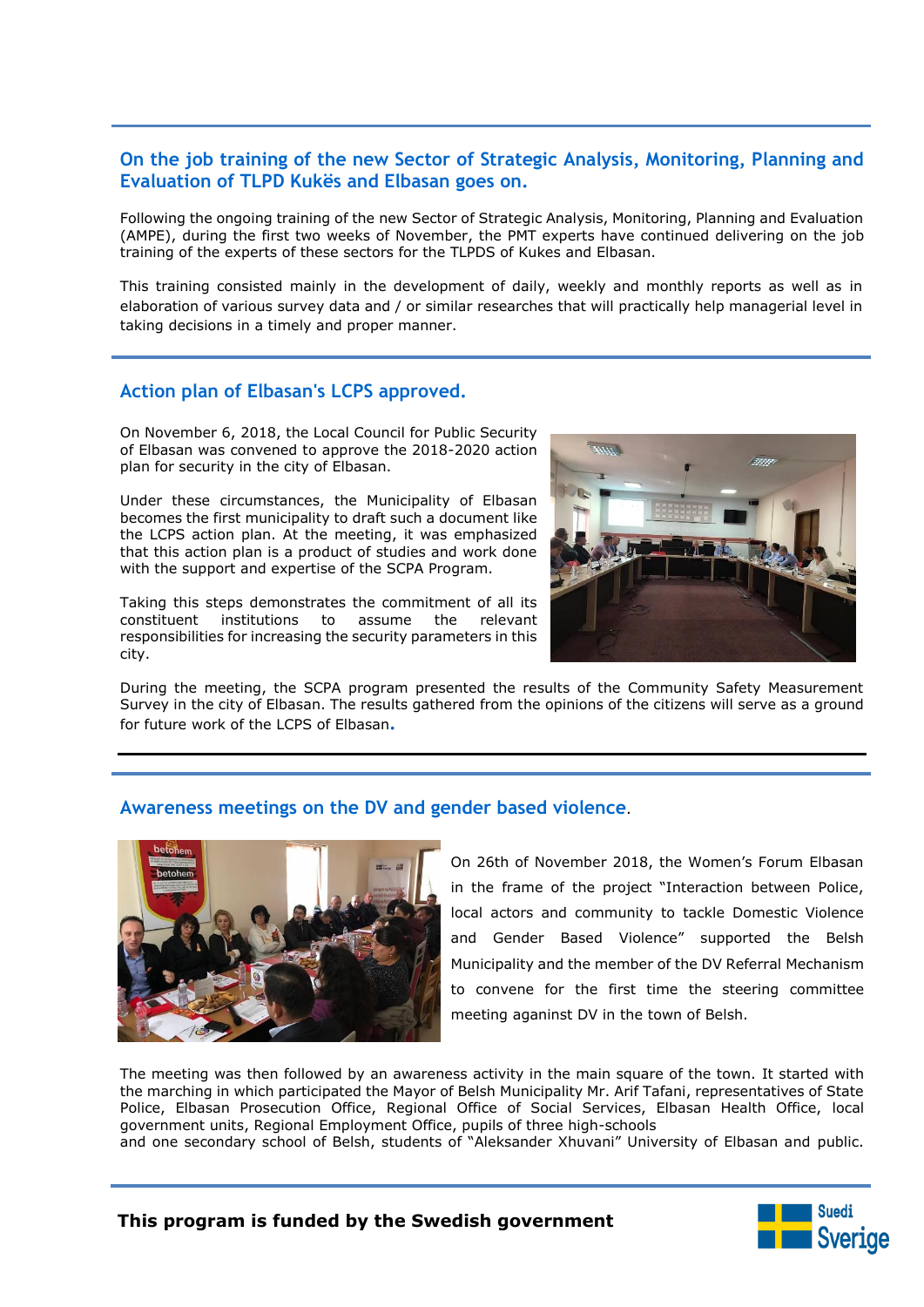They all showed a model of commitment and sensitivity to say **NO to VIOLENCE against WOMEN and GIRLS**.

Then, representatives of the local agencies, NGOs, the youth from the schools and university had prepared a mini-exhibition of drawings / self-made leaflets, and DV awareness materials as posters, banners, bracelets, pens and ribbons distributed to the citizens present in the square. The main purpose of this activity was to take measures to prevent and combat domestic violence, as well as to coordinate an immediate and effective response to victims of domestic violence and gender-based violence at the local level.





On 26th of November 2018, the Focus Centre and the NGO for Women with Social Problems organized an awareness rising activity at the high school "Gjergj Kastrioti" Durres. in the frame of such activity there were assembled pupils, teachers, representatives of the police, activists of human rights and activists of the campaign against domestic violence. During the meeting, the pupils posed a lot of questions and made comment on the widely known DV cases which shocked the local communities. They also discussed with the representatives of the police how to prevent Domestic Violence as community and at the same time promote the principles of tolerance and

equality.

## **Activities in the framework of Grants Scheme**





The A2B foundation, under the SCPA funded project "The Police officer is my friend" organized a football where the teams consisted of the pupils of "Xhaferr Hakani"school, the youngsters of the A2B center "Hopes for the Future", community policing officers of the police zone nr.3, teachers, volunteers and foundation staff and members of the community.

This activity aimed at creating an amicable and cheerful atmosphere as well as strengthening the cooperation among the participants.